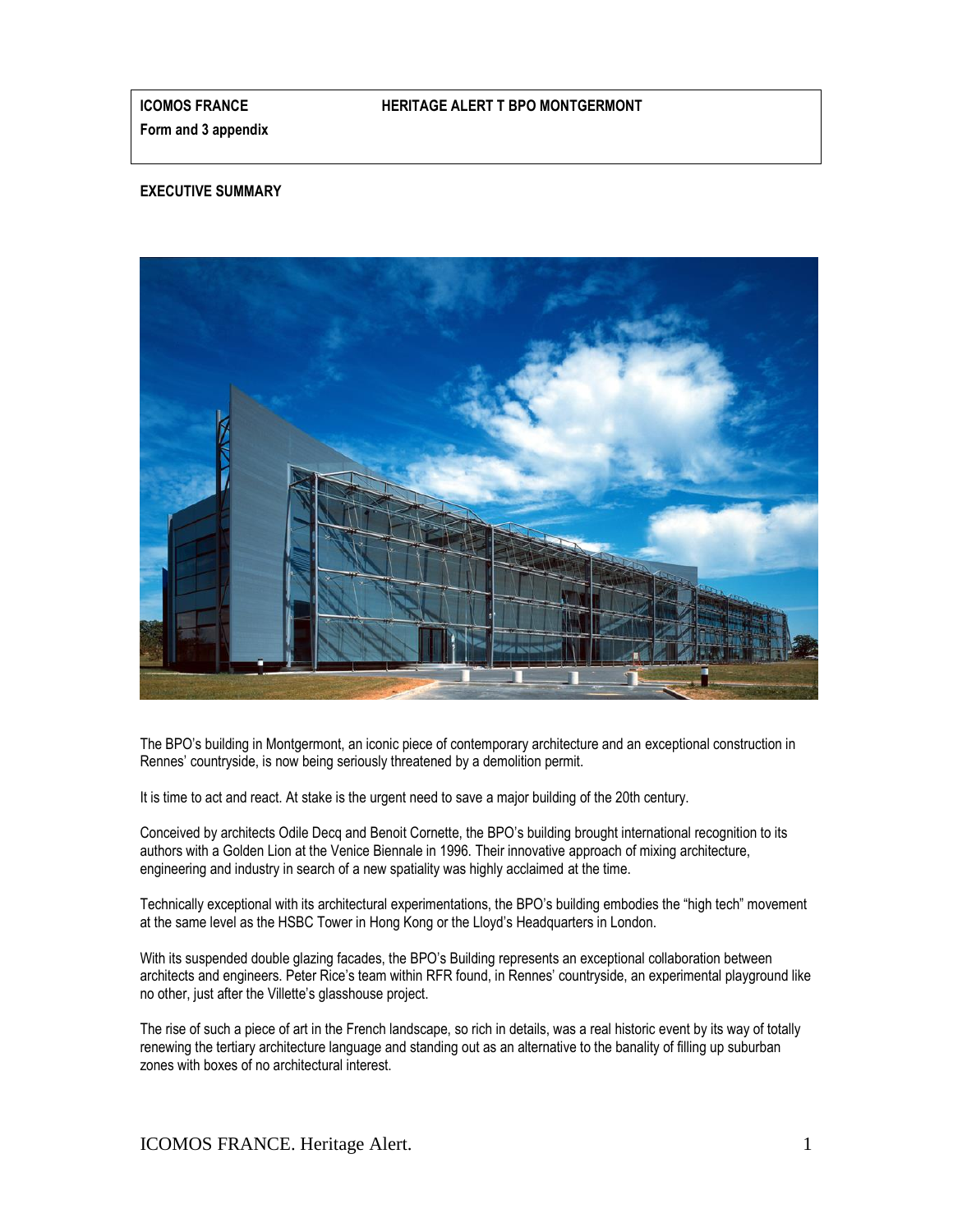This exemplarily building, made up of innovative concepts, has been awarded with no less than 12 major national and international prizes (among them the Benedictus Award in Washington DC in 1994). As an additional proof of its high interest in matters of experimentation and research, the building was the object of several thesis and its committed bibliography can be found in worldwide libraries

This piece of art can also be admired in the modern and contemporary gallery of the "Cité de l'Architecture et du Patrimoine" in Paris. Its model is exhibited at the "Palais de Chaillot". This reveals how the BPO's building has marked a decisive stage in the tertiary architecture evolution. Beyond its technical innovations, the building showed a brand new interest in environmental issues like the questions of comfort and quality in working spaces. The building's elevators, totally panoramic and first of their kind, add to the building's striking performance of its time.

Unfortunately, the BPO's building is not an isolated case. For some time now, several major buildings, from modern to contemporary history, are in real danger and are victims of financial analysis and economic profits. Yet, those building are most often reusable. In the BPO's case, this is obvious when you consider its 7 hectares and their incredible potential. So why demolish it? Why not reflect on its reusability instead?

This is why we are launching an international emergency action, to save this building from its promised demolition, and by extension, arise the issue of the conservation of this 20th century, iconic architecture, which is different from the usual patrimonial sites, but nonetheless precious to conserve.

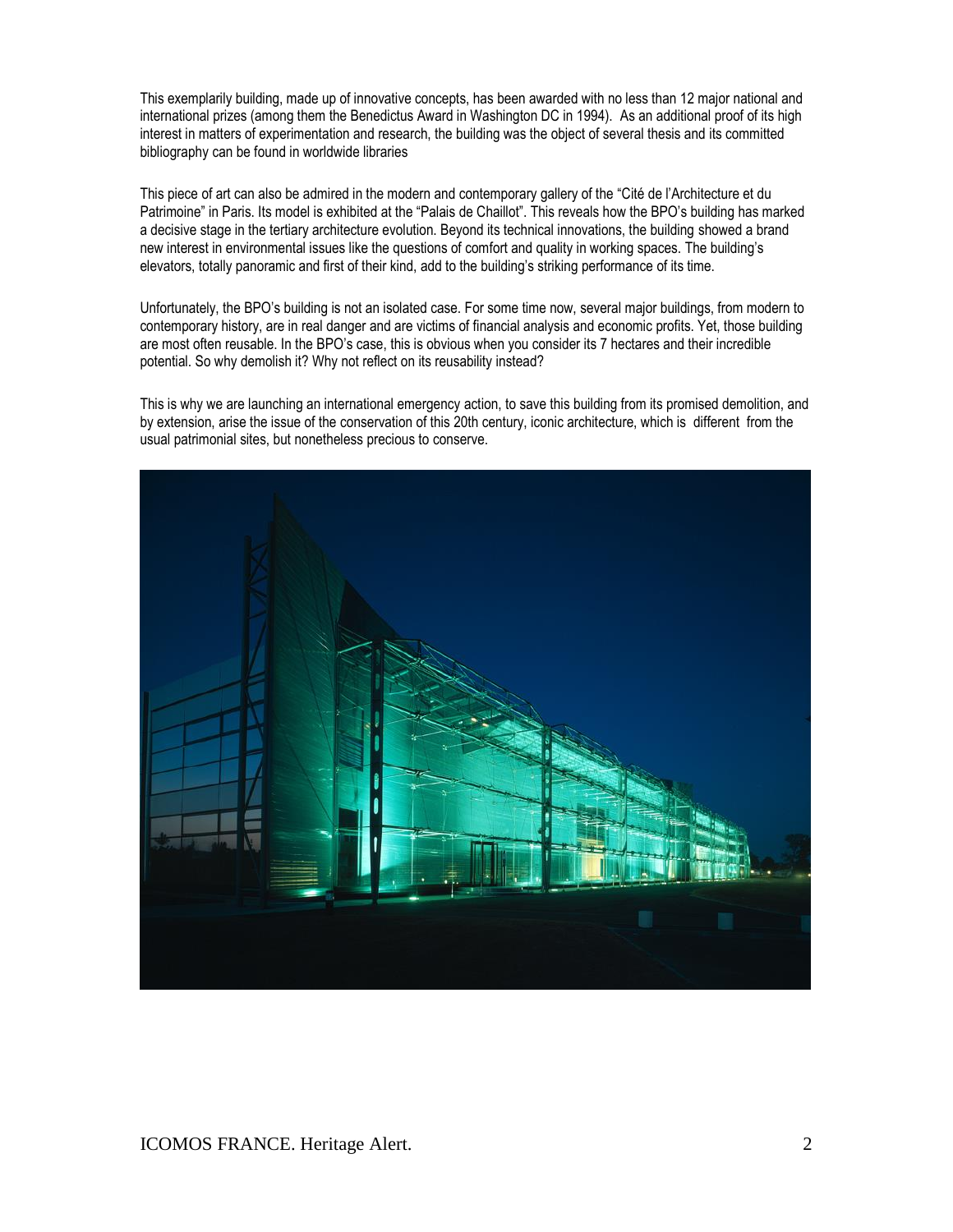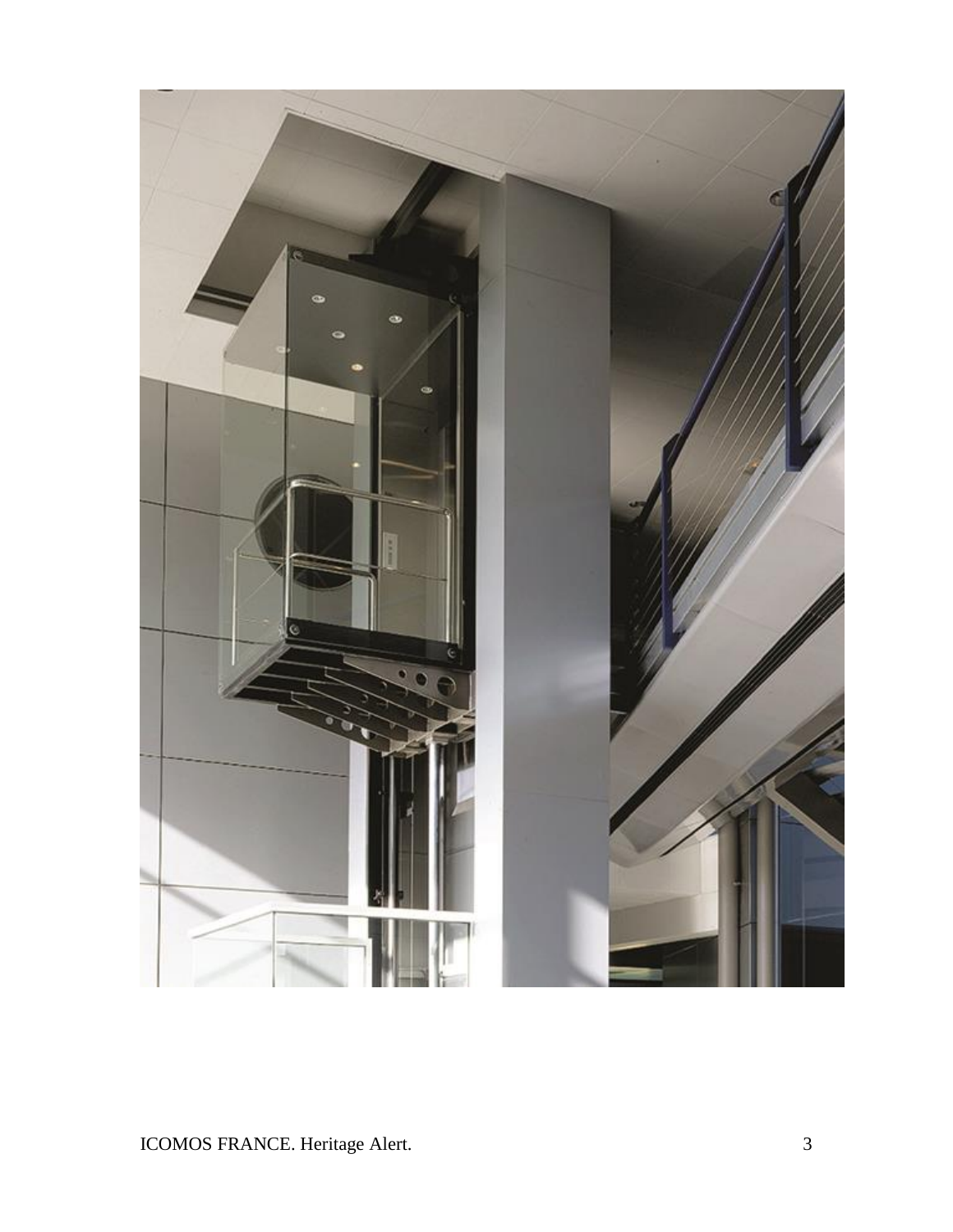#### **1.0 Identity of Building/Artifact/Object/Place** BPO Building - Banque Populaire de l'Ouest

#### **1.1 Current Name and Original Name.**

B.P.O.

#### **1.2 Address/Location, Town, Country, Street**

15 boulevard de la Boutière CS 26858 - 35768 Saint-Grégoire/ Montgermont-Département Ille et Vilaine Région Bretagne (France)

### **1.3 Classification/ Type of Place**

The main building is an administrative and social center of the BPO employees:

offices and spaces for technical activities; a multifunctional building with restaurant, a training centre and accommodation for the employee board, trade unions and medical department are located in additional four buildings. The main building is the very important one to be saved . The three others could be demolished to win some space for new building.

#### **1.4 Current Heritage Protection Status**

The main and very important building is not listed as historic monument in France.

### **2.0 Statement of Significance and History**

#### **2.1 Statement of Significance**

The BPO building was inaugurated in 1990, in Rennes, after Odile Decq and Benoit Cornette won the Competition launched by BPO in 1988.

This building brings together technical innovation and spatial research.

Using spatial analysis strongly related to the site of the building, and with its main facades stratification, they developed notions like "in-between", "paths", "dynamic spaces", "movement" and "transparency", and use the tension between perception and physical materiality of space.

Spatial research was also used in a more concrete way regarding the quality and comfort of working spaces. The building features several technical innovations, as a result of very close partnerships between architects, engineers and industrials.

The most famous and iconic innovation being the double-glazed, screwed, suspended facade, specifically developed with Peter Rice and his engineering office, RFR, which followed the experimental single glazed facade conceived for the Villette glasshouse in the 80's.

The innovative back glass facade of the building is the first to be made without "profiles", and with edge-to-edge glazing for a total transparency.

In addition, Odile Decq and Benoit Cornette, developed products in close partnership with industrials for the project's needs.

The building features the first-ever panoramic elevator in France, developed with elevator industrials and glass specialists, and soon after was re-used by Norman Foster at Carré d'Art in Nîmes.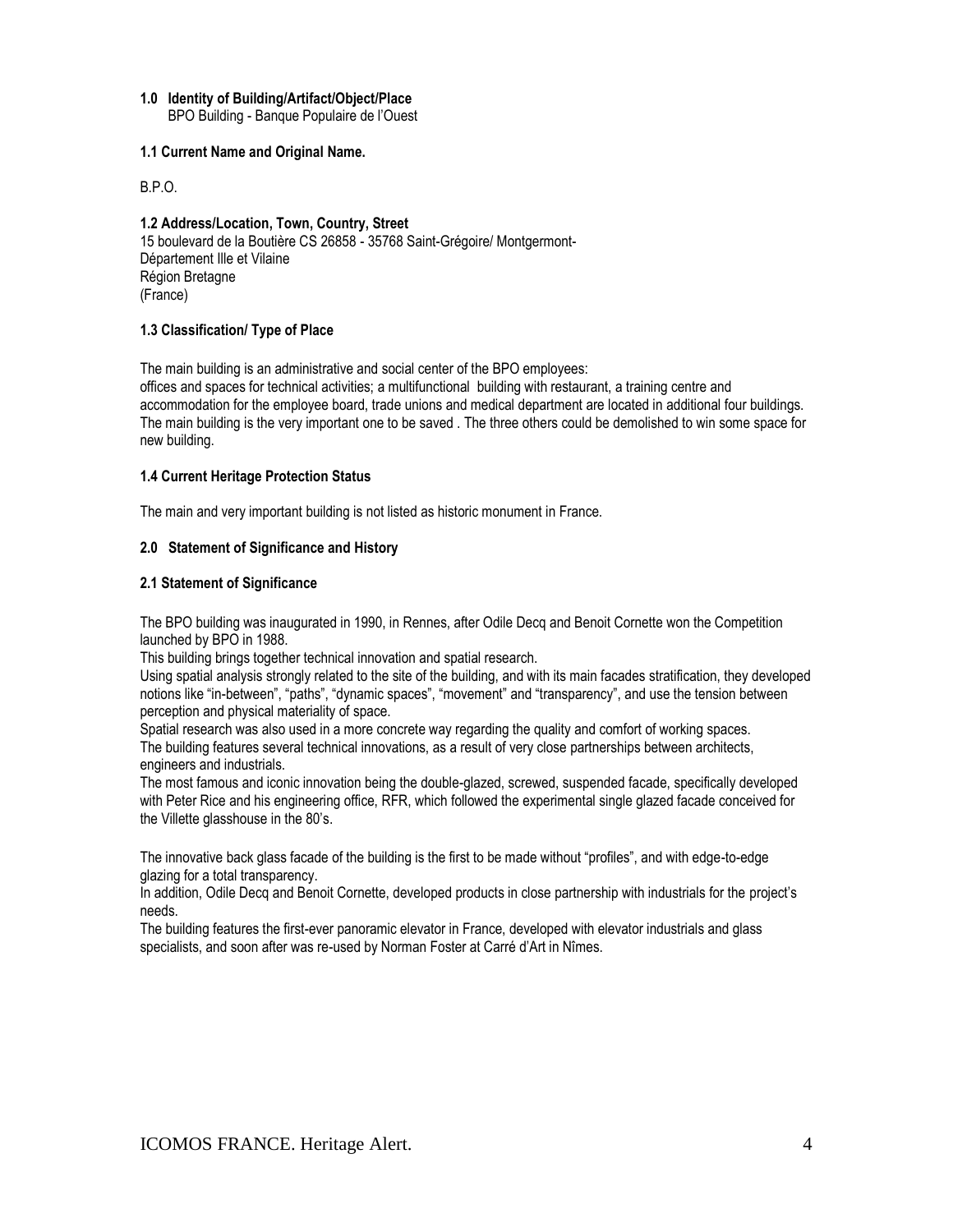With Hydro Aluminium, they also developed the aluminium profiled, extruded, interlocking stairs steps and walkways, an aluminium brick system for the walls, javelin luminaries later commercialized by LUCEPLAN, and a specific carpet with Interface company.

The result of this approach radically distinguishes the BPO building from French Architecture of its time and places it at the top of this transitional, tertiary, architectural era, when environment, comfort and quality working spaces were not standardized like they are nowadays.

As the first building in France to be made in complete steel structure, this building symbolizes a rare process of construction (at least in France) by combining Architecture, Engineering and industry, at a level of precision that perfectly embodies the British Architecture that Odile Decq and Benoit Cornette restlessly studied during their trips to the UK in the 80's.

## **2.3 Date of Original Project/ Date of Competition**

Concours Banque Populaire de l'Ouest- BPO in 1988, won by Odile Decq et Benoit Cornette. Building inaugurated in 1990.

### **2.4 Architect/ Designers**

Architects: Odile Decq, Benoit Cornette Engineers: Peter Rice (RFR group)

### **2.5 If Architect Designers are Still Living Provide Address, Country of Birth, and Contact Information**

## **Odile Decq (1955-) and Benoit Cornette (1953-1998) both born in France**

Studio Odile DECQ architectes urbanistes 11, rue des Arquebusiers - F - 75003Paris [communication@odiledecq.com](mailto:communication@odiledecq.com)

### **2.6 Original and Current Use of Building/Place**

Original use: social and administrative center of the Banque Populaire de l'Ouest which includes offices, spaces for technical activities, restaurant, a training center and accommodation for the employee board, trade unions and medical department.

Still used as such today.

### **2.7 Changes, Additions**

Building in original state. Extraordinary authentic.

### **2.8 Current Condition**

Buildings' condition: regularly serviced and well maintained, the building is in good condition and still actively in business operation.

### **2.9 Original Design Intent**

ln its conception and design, by the choice of construction methods structure and materials,

by the technological innovations of the facade in structural suspended glass and the innovative nature of the spaces themselves, the administrative centre expresses the rigour, the precision, the technology and the activities undertaken by the BPO.

By the complete transparency of the south facade, devoid of any internai frame, the administrative centre radically expresses the wish of the bank to open out toits surroudings (countryside consisting of gently undulating groves) and to express, further thot nothing is hidden…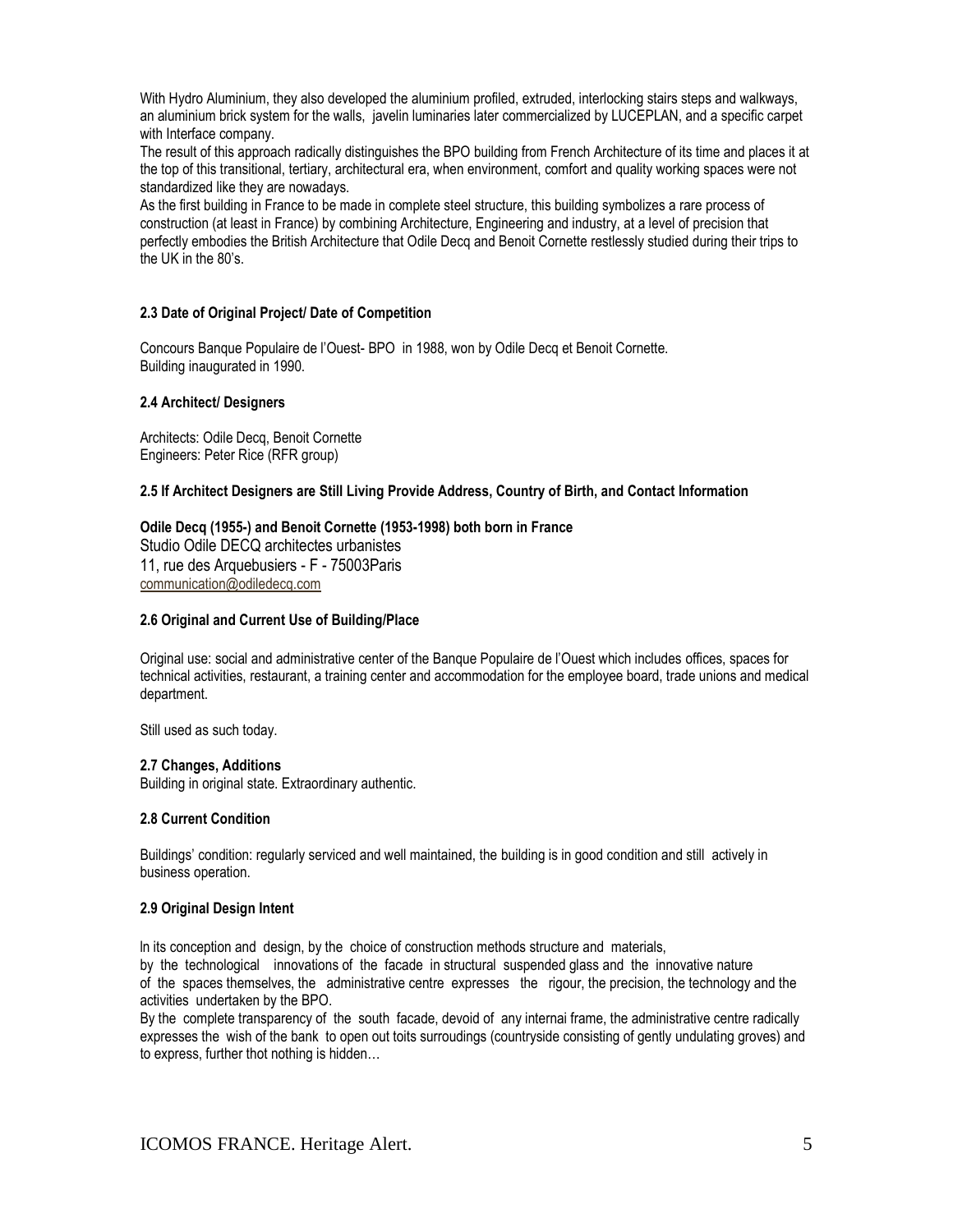### **3.0 Description (History, Technology, aestetic values)**

#### **4.0 Source of Aler**

international petition: 1 000 signatures within two weeks. ICOMOS France

## **4.1 References, Contacts**

**Contact persons:** ICOMOS France, president Jean-François Lagneau ( jf.lagneau@lagneau-architectes.fr) French board ISC20C, Christiane Schmuckle-Mollard, voting member for France (csmollar@gmail.com) Isabelle Palmi, directrice d'ICOMOS France (i.palmi@icomosfrance.fr)

## **References and sources for documentation: see appendix 2.**

## **4.2 Groups Supporting Alert and/or Nomination, Contacts**

The following organisations support the initiative: ICOMOS international [\(gaia.jungeblodt@icomos.org\)](mailto:gaia.jungeblodt@icomos.org) ISC20C ICOMOS France [\(i.palmi@icomosfrance.fr\)](mailto:i.palmi@icomosfrance.fr), Docomomo international (ana.tostoes@tecnico.ulisboa.pt) Docomomo France (agnes.cailliau@wanadoo.fr) UIA, secrétaire general Thomas Vonier (uia@uia-architectes.org)

## **4.3 Groups Potentially Against Alert Action**

The president of the Banque Populaire de l'Ouest, which is advocating for the demolition of the current building, in order to build a new one. He had already asked for authorisation to demolish the building. This permit is planed to be delivered on the 3d of September 2015.

### **4.4 Local, Regional, International Significance Citations**

*Lord Norman Foster,London,UK via change.org:* The Banque Populaire de l'Ouest in Rennes by Odile Decq and Cornette is a significant work of architecture in the history of French Modernism and is an important edifice in the regional context of Brittany. On cultural grounds it deserves to be preserved for generations to appreciate now and in the future. On environmental grounds there is a strong imperative to recycle an existing building for present day use rather than destroy it. So in summary there are powerful cultural and ecological reasons against the proposed demolition and I am pleased to add my voice to those advocating its preservation.

*Frank Gehry ,Los Angeles, CA, via change.org:* Although I have been practicing for over 60 years, I still consider myself a student of architecture. Being curious with open eyes and mind has been essential to me. Seeing architecture in person, to experience it in the flesh is the best education. Great buildings like the BPO by Odile Decq should be available for all to experience and to learn from now and in the future. To lose an example of architecture like

# ICOMOS FRANCE. Heritage Alert. 6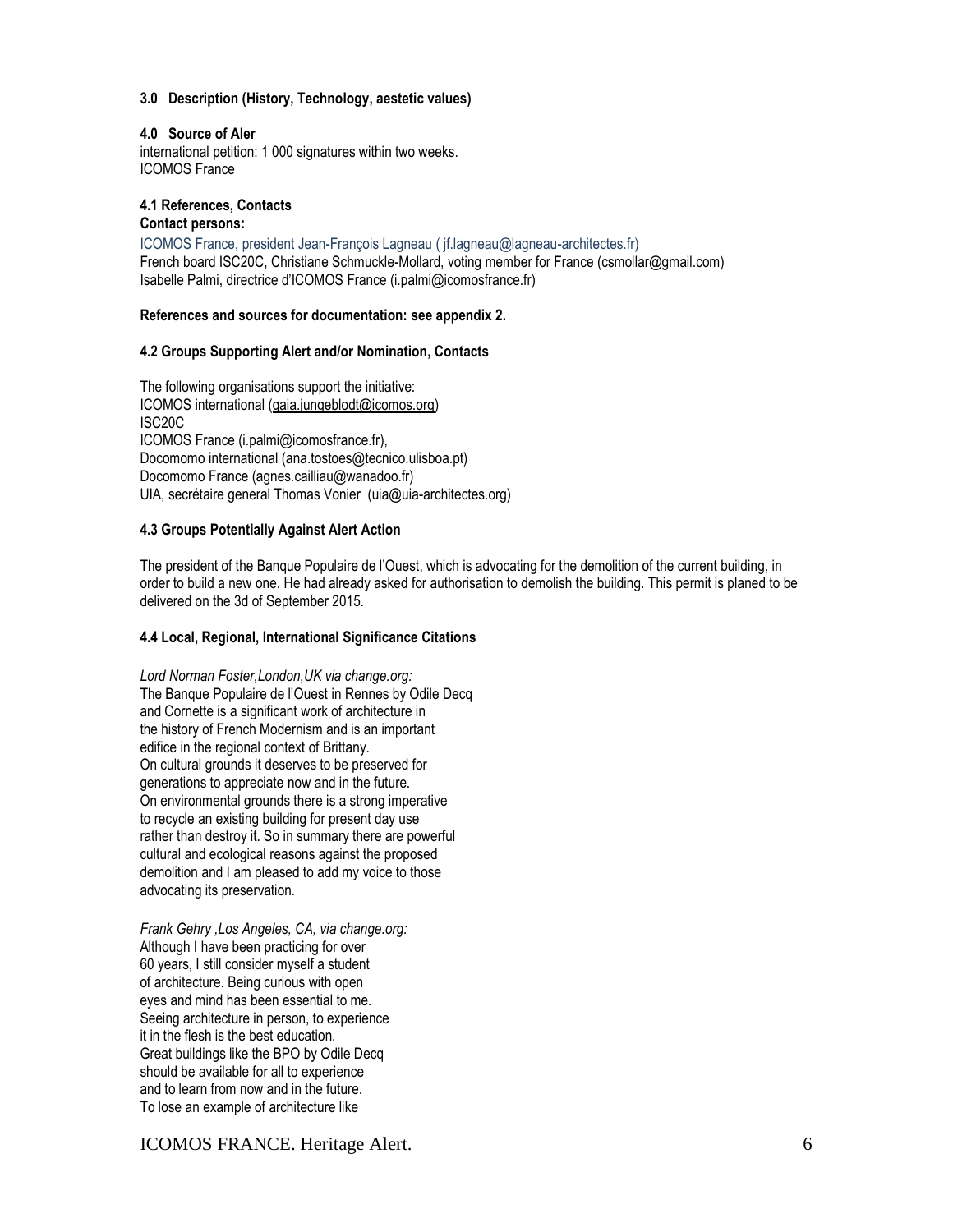this would go against education and inspiration,and who would want to be responsible for that.

#### **4.5 Letters of Support, Newspaper Articles, etc.**

A thousand of proffesionals have signed the international petition Many artists, architects, designers, engineers from all over the world have already signed the petition against the destruction of BPO building. See the petition: http://savethebpobuilding.com/petition-english/

#### **4.6 Publications that describe the Work/Place, Bibliography, etc.**

See 4.1 Bibliography Attached

#### **4.7 Time Constraints for Advocacy (immediate action/delayed action)**

The threats on the building require immediate and urgent action: the demotion permit will be delivered by the mayor of Montgermont to the president of BPO on September 3rd 2015.

All advocacy initiative should be taken as quickly as possible and directed primarily to the president of BPO and the local authorities.

#### **5.0 Recommended action**

The International Scientific Committee for Twentieth Century Heritage of ICOMOS, Docomomo and Docomomo France, ICOMOS and ICOMOS France urgently ask the French Authorities and BPO and its president , owner of the site, to take the significance of the building as a 20th century emblematic work into account when giving consideration to the demolition proposal.

We ask the French Ministry of Culture and communication for:

. Immediate adjournment of the demolition permit. This will leave time to proceed to an assessment of heritage values. -We ask the owner, Banque Populaire de l'Ouest through its president to:

- stop the demolition process
- Assess all viable solutions to expand its activity:
- 1. Concerning the main building: preserve and maintain the main building
- 2. explore possibylities to give a sufficient constructability to the five BPO hectares.

#### **ICOMOS France is willing to assist in any way.**

#### **5.1 Heritage Alert: International/National Distribution via ICOMOS?** Yes

### **5.2 Letter (s) to? (Provide Names and Full Contact Information**)

Eric Sauer Président, Banque Populaire de l'Ouest 15 boulevard de la Boutière CS 26858 - 35768 Saint-Grégoire

Ms Brigitte Le Men, Montgermont Mayor Hôtel de Ville 35760 Montgermont

ICOMOS FRANCE. Heritage Alert. 7